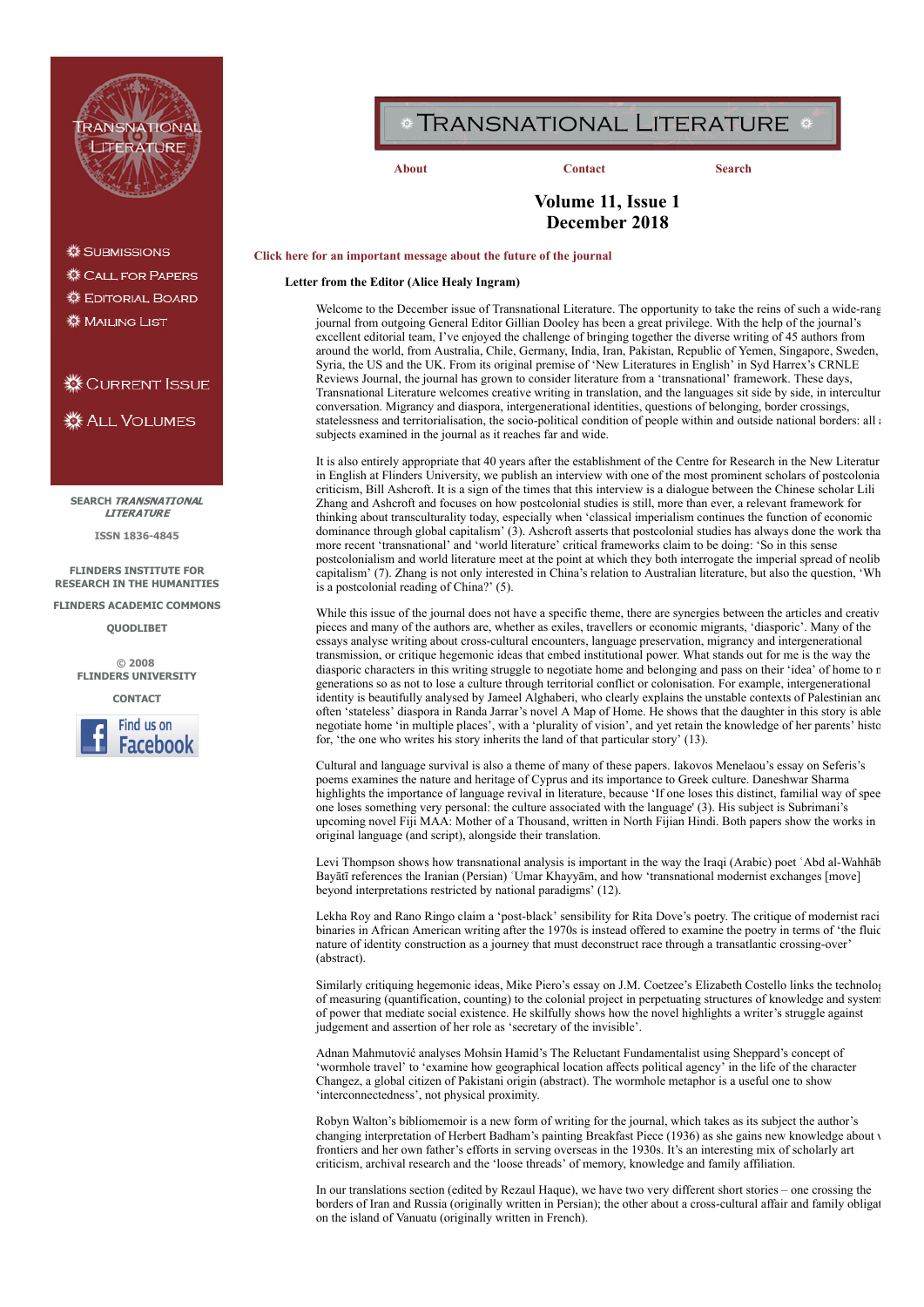Our book reviews section, edited by Sean Haylock, contains a mix of reviews of postcolonial and transnational criticism, poetry and fiction. Our creative writing section, edited by Ruth Starke, contains four short stories of diverse content – from Lyn Jacobs's short piece about the geographical and psychological isolation of a young woman in a remote Australian location, to Nicholas Birns's piece about migration and identity, to Mushtaq Bilal's story about intercultural sexuality under societal and religious restrictions, to Ron Singer's wry reflection on the w the Internet catalyses memory and encounter. Our poetry section continues to thrive – and I'll let our wonderful poetry editor Alison Flett tell you all about her clever curation (below).

Thanks to Gillian Dooley for entrusting me with Transnational Literature, a journal that has, under her leadership, built up to be a thriving centrepiece for intercultural conversation with a wide network of over 2000 readers aroun the world. Her work in developing Transnational Literature from its small beginning in Quodlibet to its current sc is truly remarkable. Flinders University can no longer host this fine journal and we are hoping to hand it over to a new academic team. Many thanks also go to our editorial team who have worked tirelessly with me on the current issue: Piper Bell, Alison Flett, Melinda Graefe, Rezaul Haque, Sean Haylock, Ruth Starke and Emily Sutherland. Robert Phiddian has been instrumental in rallying for support at Flinders for this last issue and the journal's transition. Thanks also goes to the Advisory and Editorial boards who have been a reliable source of wisdom. Finally, we sincerely thank all the authors who have contributed to this issue and submitted writing – to appropria Mike Piero's words in his essay on Coetzee's Elizabeth Costello, 'the suffering occasioned by the work of writing and summoned by a sympathetic imagination leads to an understanding' of human lives in all their contingencies (11). The future of Transnational Literature is still being discussed, but we are optimistic that it will continue.

And, while the journal is published in an online space free from the physical and historical attachment to land, it's important to acknowledge that its editorial team are present on a site of great significance and heritage. For over a decade, Transnational Literature has been hosted on Kaurna land, Adelaide plains, on which Flinders University s I pay my respects to Kaurna Elders past and present.

#### **Alice Healy Ingram, Acting General Editor**

#### **Letter from our poetry editor**

Internet developments and our ever-expanding global community mean we have the opportunity, more than ever before, to learn about different cultures and, perhaps more importantly, understand the commonality of human existence. Poetry, with its ability to capture ideas and images in brief snapshots of language, is a great medium for sharing cultural experience.

In the general poetry section of this issue of Transnational Literature you'll find poems from or about Argentina, Australia, Britain, Chile, India, the Isle of Man, Korea, Myanmar, the Netherlands, Russia, Singapore and the US. We also have a guest-edited section dedicated to poets from the Syrian diaspora and curated by Ghayath Almadho a Palestinian poet, born in Damascus, now living in exile in Sweden. The poets featured here speak eloquently an powerfully about their everyday lives, the bonds between women, the effects of war and the difficulties of living i exile in a country that views your culture with suspicion.

Of course, the borders between us are not just geographic or national. Our featured poet, Andy Jackson, writes ab the bodily differences that separate us and attempts to break down the boundaries, creating a sense of connection rather than otherness.

While we're all essentially trapped inside 'the telephone box' of our 'own claustrophobic universe' we each have opportunity to lift the receiver and either speak out to the wider multiverse or listen to the voices coming in. The poets in Transnational Literature speak out but, as Janet Lees puts it, 'the world's most powerful magnet … is the listener.' We hope that you find, amongst the wide range of poetic voices in this issue, one or two that speak particularly to you.

#### **Alison Flett, Poetry Editor**

**[Click here for](https://dspace.flinders.edu.au/xmlui/bitstream/handle/2328/38777/Contributors_Transnational_Literature_11_1%20Dec_2018.pdf?sequence=3&isAllowed=y) list of contributors**

| <b>Contents:</b>            |                                                                                                                            |
|-----------------------------|----------------------------------------------------------------------------------------------------------------------------|
| Peer-reviewed<br>articles   |                                                                                                                            |
| Jameel<br>Alghaberi         | The Concepts of Home and Statelessness in Palestinian Diaspora Fiction:<br>Reflections in Randa Jarrar's A Map of Home     |
| Adnan<br>Mahmutović         | To Issue a Firefly's Glow: Wormhole Geographies and Positionality in<br>Mohsin Hamid's <i>The Reluctant Fundamentalist</i> |
| Iakovos<br>Menelaou         | The Cultural Wealth of Cyprus and the Role of Nature in Seferis' Logbook III                                               |
| Mike Piero                  | Dialogical Numbers: Counting Humanimal Pain in J.M. Coetzee's Elizabeth<br>Costello                                        |
| Lekha Roy and<br>Rano Ringo | Liminality and Otherness: Exploring Transcultural Space in Rita Dove's The<br>Yellow House on the Corner                   |
| Daneshwar<br>Sharma         | Fiji MAA: A Book of a Thousand Readings                                                                                    |
| Levi Thompson               | A Transnational Approach to 'Abd al-Wahhab al-Bayati's 'Umar Khayyam                                                       |
| Bibliomemoir                |                                                                                                                            |
| Robyn Walton                | On Pacification and Perspective: The International Referents of an Australian<br>Artwork and a Novel                       |
| Interview                   |                                                                                                                            |
| Lili Zhang                  | 'Including China' in Postcolonial Studies: An Interview with Bill Ashcroft                                                 |

**[Complete articles December 2018 in one file \(for downloading or printing\)](https://dspace.flinders.edu.au/xmlui/bitstream/handle/2328/38778/Complete_articles.pdf?sequence=1&isAllowed=y)**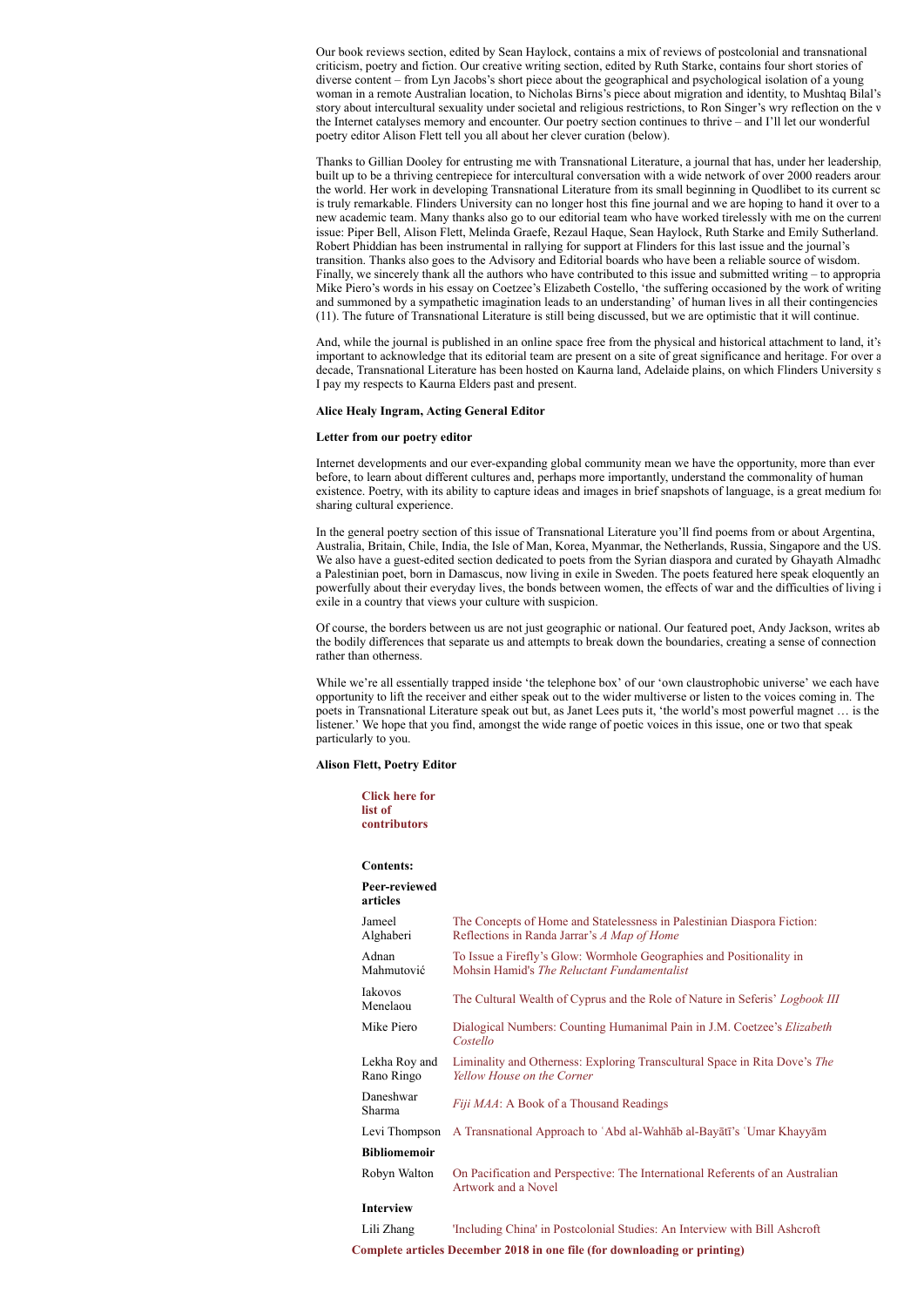#### **Poetry (editor Alison Flett)**

## **Featured Poet**

Andy Jackson [Andy Jackson: An Introduction](https://dspace.flinders.edu.au/xmlui/bitstream/handle/2328/38739/Jackson_Andy_Intro.pdf?sequence=1&isAllowed=y) [Dispersed](https://dspace.flinders.edu.au/xmlui/bitstream/handle/2328/38740/Jackson_Dispersed.pdf?sequence=1&isAllowed=y)

[Out of Focus](https://dspace.flinders.edu.au/xmlui/bitstream/handle/2328/38741/Jackson_Out_of_Focus.pdf?sequence=1&isAllowed=y)

[The Hunchback in the Park Watching Dylan Thomas](https://dspace.flinders.edu.au/xmlui/bitstream/handle/2328/38742/Jackson_The_Hunchback_in_the_Park_Watching-Dylan_Thomas.pdf?sequence=1&isAllowed=y)

# **Syrian Poetry Feature** Ghayath [An Introduction to Syrian Poetry](https://dspace.flinders.edu.au/xmlui/bitstream/handle/2328/38721/Almadhoun_Syrian_Poetry_An_Introduction.pdf?sequence=1&isAllowed=y) [Four Poems: 'How I became ...'; 'We'; 'I Can't Attend'; 'Ode to Sadness'](https://dspace.flinders.edu.au/xmlui/bitstream/handle/2328/38722/Almadhoun_Four_Poems.pdf?sequence=1&isAllowed=y) Golan Haji [Two Poems: 'Cliffs'; 'Spring Skies'](https://dspace.flinders.edu.au/xmlui/bitstream/handle/2328/38735/Haji_Cliffs_and_Spring_Skies.pdf?sequence=1&isAllowed=y) Rasha Omran [The Woman who Dwelt in the House Before](https://dspace.flinders.edu.au/xmlui/bitstream/handle/2328/38751/Omran_The_Woman_Who_Dwelt.pdf?sequence=1&isAllowed=y)

Raed Wahesh [Absence](https://dspace.flinders.edu.au/xmlui/bitstream/handle/2328/38763/Wahesh_Absence.pdf?sequence=1&isAllowed=y)

#### **Poetry General**

| <b>Stuart Barnes</b>    | Petrarchan Sonnet                                                                         |
|-------------------------|-------------------------------------------------------------------------------------------|
| J V Birch               | Ladybirds                                                                                 |
| Stuart Cooke            | Two Poems: 'Components'; 'Buenos Aires contemporary'                                      |
| Steve Evans             | The Fast Train to Assen                                                                   |
| Michael Farrell         | In Bed with Metallica / En la Cama con Metallica (Translation by Kurt Folch)              |
| Rachael Guy             | The Fall                                                                                  |
| Cary Hamlyn             | The Train to Mandalay                                                                     |
| Rose Hunter             | Two Poems: 'Paris to Flamingo'; 'all this is blurred and much bluer than it was'          |
| Cath Kenneally          | Two Poems: 'Trench Warfare'; 'split or stay?'                                             |
| Janet Lees              | Two Poems: 'Practising'; 'Rogue Wave'                                                     |
| Bella Li                | Part Two: The Lady Hideko                                                                 |
| Pooja Nansi             | Two Poems: 'Poem for Nusrat Fateh Ali Khan ending in a beginning'; 'Tell me<br>the Story' |
| Nathanael<br>O'Reilly   | O My America                                                                              |
| Juan Garrido<br>Salgado | Ellas Madres y Esposas                                                                    |
|                         | Dominic Symes T.E.O.T.W.A.W.K.I.                                                          |

### **[Complete poetry December 2018 \(for printing or downloading\)](https://dspace.flinders.edu.au/xmlui/bitstream/handle/2328/38779/Complete_poetry.pdf?sequence=1&isAllowed=y)**

**Fiction in Translation (Editor: Md Rezaul Haque)**

['Faber-Castell Classic Colour Pencils' by Aeen Norouzi, translated from Persian by Yasaman](https://dspace.flinders.edu.au/xmlui/bitstream/handle/2328/38754/Rahmani_Faber_Castell_Classic_Colour_Pencils.pdf?sequence=1&isAllowed=y) Rahmani

['Bitter Secrets' by Claudine Jacques, translated from French by Patricia Worth](https://dspace.flinders.edu.au/xmlui/bitstream/handle/2328/38782/Worth_Bitter_Secrets.pdf?sequence=1&isAllowed=y)

**Fiction and life-writing (Editor: Ruth Starke)**

Mushtaq Bilal [The Girl with the Book](https://dspace.flinders.edu.au/xmlui/bitstream/handle/2328/38725/Bilal_The_Girl_with_the_Book.pdf?sequence=1&isAllowed=y)

*This love story cum mystery is set in present day Pakistan and explores the extent to which people, especially women, have their life choices circumscribed by religious and cultural indoctrination.*

Nicholas Birns [Between the Lindens](https://dspace.flinders.edu.au/xmlui/bitstream/handle/2328/38727/Birns_Between_the_Lindens.pdf?sequence=1&isAllowed=y)

*The story was inspired by a story I heard on a bus in China, about a boy who had left his homeland during a time of persecution and who always felt in the shadow of his remarkable father. It raises questions of national and personal identity, and whether there is a chance to treat each other, and the planet itself, differently.*